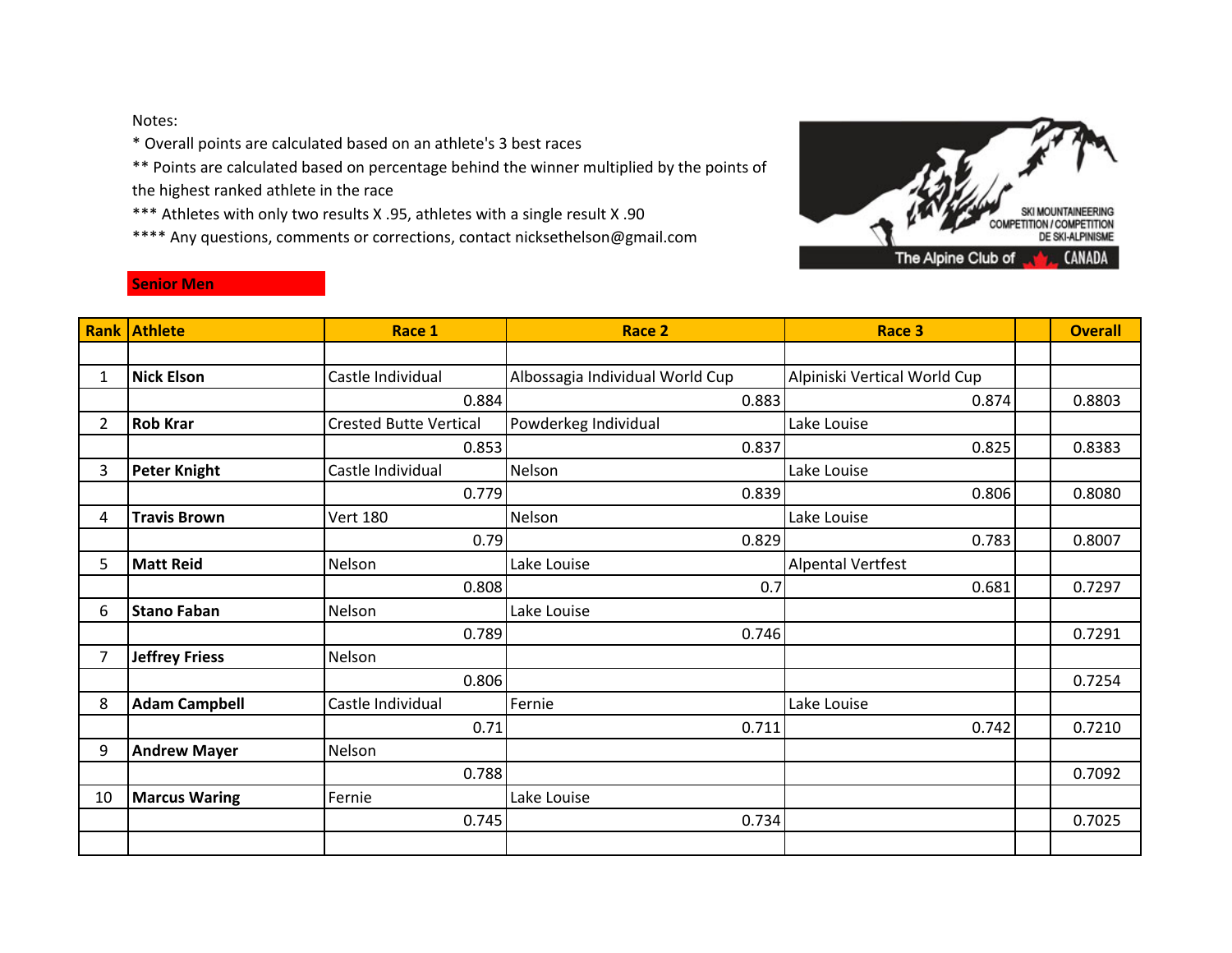| 11 | <b>Scott Semple</b>        | Castle Individual | Fernie            | Lake Louise |        |
|----|----------------------------|-------------------|-------------------|-------------|--------|
|    |                            | 0.698             | 0.6743            | 0.718       | 0.6968 |
| 12 | <b>Jeff Perron</b>         | <b>Vert 180</b>   | Nelson            | Lake Louise |        |
|    |                            | 0.659             | 0.758             | 0.66        | 0.6923 |
| 13 | <b>Joel Desgreniers</b>    | Lake Louise       |                   |             |        |
|    |                            | 0.769             |                   |             | 0.6921 |
| 13 | <b>Nick Waggoner</b>       | Nelson            |                   |             |        |
|    |                            | 0.769             |                   |             | 0.6921 |
| 15 | <b>Steve Sellers</b>       | <b>Vert 180</b>   |                   |             |        |
|    |                            | 0.746             |                   |             | 0.6714 |
| 16 | <b>Mark Toth</b>           | <b>Vert 180</b>   | Castle Individual | Lake Louise |        |
|    |                            | 0.659             | 0.63              | 0.645       | 0.6447 |
| 17 | <b>Scott Jeffery</b>       | Nelson            |                   |             |        |
|    |                            | 0.708             |                   |             | 0.6372 |
| 18 | <b>Sebastien Hade-Hetu</b> | Nelson            |                   |             |        |
|    |                            | 0.699             |                   |             | 0.6291 |
| 19 | <b>Westley Savill</b>      | Lake Louise       |                   |             |        |
|    |                            | 0.671             |                   |             | 0.6039 |
| 20 | <b>Will McKechnie</b>      | Nelson            |                   |             |        |
|    |                            | 0.662             |                   |             | 0.5958 |
| 21 | <b>David Lebrun</b>        | <b>Vert 180</b>   | Lake Louise       |             |        |
|    |                            | 0.659             | 0.591             |             | 0.5938 |
| 22 | <b>Bryon Howard</b>        | <b>Vert 180</b>   | Fernie            | Lake Louise |        |
|    |                            | 0.57              | 0.579             | 0.615       | 0.5880 |
| 23 | <b>Mitch Ryan</b>          | Nelson            |                   |             |        |
|    |                            | 0.644             |                   |             | 0.5796 |
| 24 | <b>Trevor Sexsmith</b>     | Lake Louise       |                   |             |        |
|    |                            | 0.636             |                   |             | 0.5724 |
| 25 | <b>Yann Troutet</b>        | Nelson            |                   |             |        |
|    |                            | 0.628             |                   |             | 0.5652 |
| 26 | <b>Steve Gagne</b>         | Nelson            |                   |             |        |
|    |                            | 0.617             |                   |             | 0.5553 |
|    |                            |                   |                   |             |        |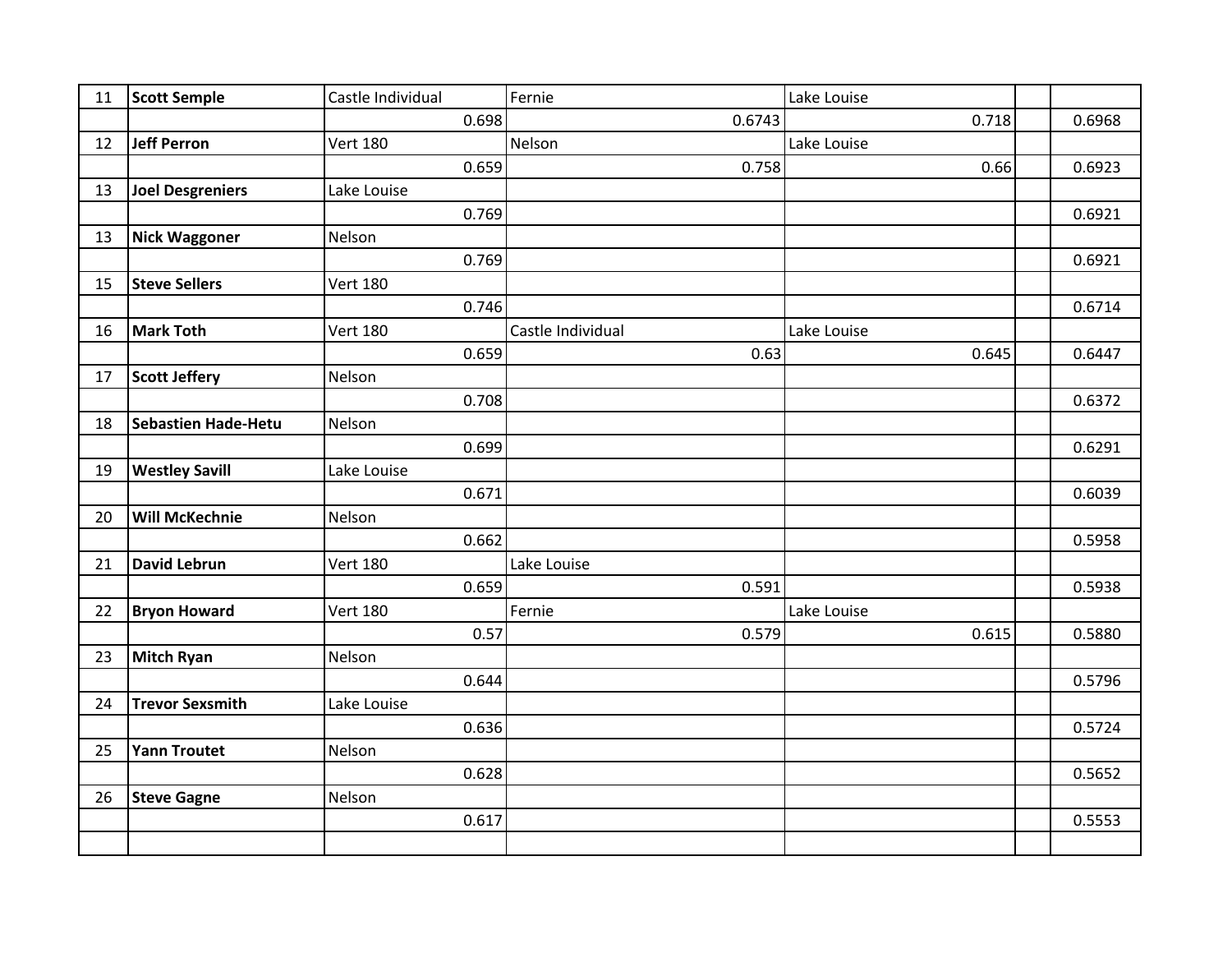| 27 | <b>Jeremy Philips</b>     | <b>Vert 180</b> | Whitefish Whiteout | Lake Louise |        |
|----|---------------------------|-----------------|--------------------|-------------|--------|
|    |                           | 0.57            | 0.528              | 0.564       | 0.5540 |
| 28 | <b>Majo Srnik</b>         | Lake Louise     |                    |             |        |
|    |                           | 0.604           |                    |             | 0.5436 |
| 29 | Simon Granda              | <b>Vert 180</b> | Castle Individual  | Lake Louise |        |
|    |                           | 0.526           | 0.511              | 0.512       | 0.5163 |
| 30 | <b>Leif Godberson</b>     | <b>Vert 180</b> |                    |             |        |
|    |                           | 0.57            |                    |             | 0.5130 |
| 31 | <b>Mark Isaacs</b>        | Lake Louise     |                    |             |        |
|    |                           | 0.527           |                    |             | 0.4743 |
| 31 | <b>Eric Low</b>           | <b>Vert 180</b> |                    |             |        |
|    |                           | 0.527           |                    |             | 0.4743 |
| 32 | <b>Mikael Schlumpf</b>    | Lake Louise     |                    |             |        |
|    |                           | 0.518           |                    |             | 0.4662 |
| 34 | <b>Chris Shook</b>        | Fernie          |                    |             |        |
|    |                           | 0.517           |                    |             | 0.4653 |
| 35 | <b>Jeff Nazarchuk</b>     | <b>Vert 180</b> | Fernie             | Lake Louise |        |
|    |                           | 0.483           | 0.427              | 0.422       | 0.4440 |
| 36 | <b>Scott McKean</b>       | <b>Vert 180</b> |                    |             |        |
|    |                           | 0.483           |                    |             | 0.4347 |
| 36 | <b>Devin Featherstone</b> | <b>Vert 180</b> |                    |             |        |
|    |                           | 0.483           |                    |             | 0.4347 |
| 36 | <b>Aengus McCullough</b>  | <b>Vert 180</b> |                    |             |        |
|    |                           | 0.483           |                    |             | 0.4347 |
| 39 | <b>Geoff Little</b>       | Fernie          |                    |             |        |
|    |                           | 0.474           |                    |             | 0.4266 |
| 40 | <b>Vincent Bouchard</b>   | Lake Louise     |                    |             |        |
|    |                           | 0.473           |                    |             | 0.4257 |
| 41 | Nayem al Salem            | <b>Vert 180</b> | Fernie             |             |        |
|    |                           | 0.483           | 0.399              |             | 0.4190 |
| 42 | <b>Lionel A Evans</b>     | Fernie          |                    |             |        |
|    |                           | 0.461           |                    |             | 0.4149 |
|    |                           |                 |                    |             |        |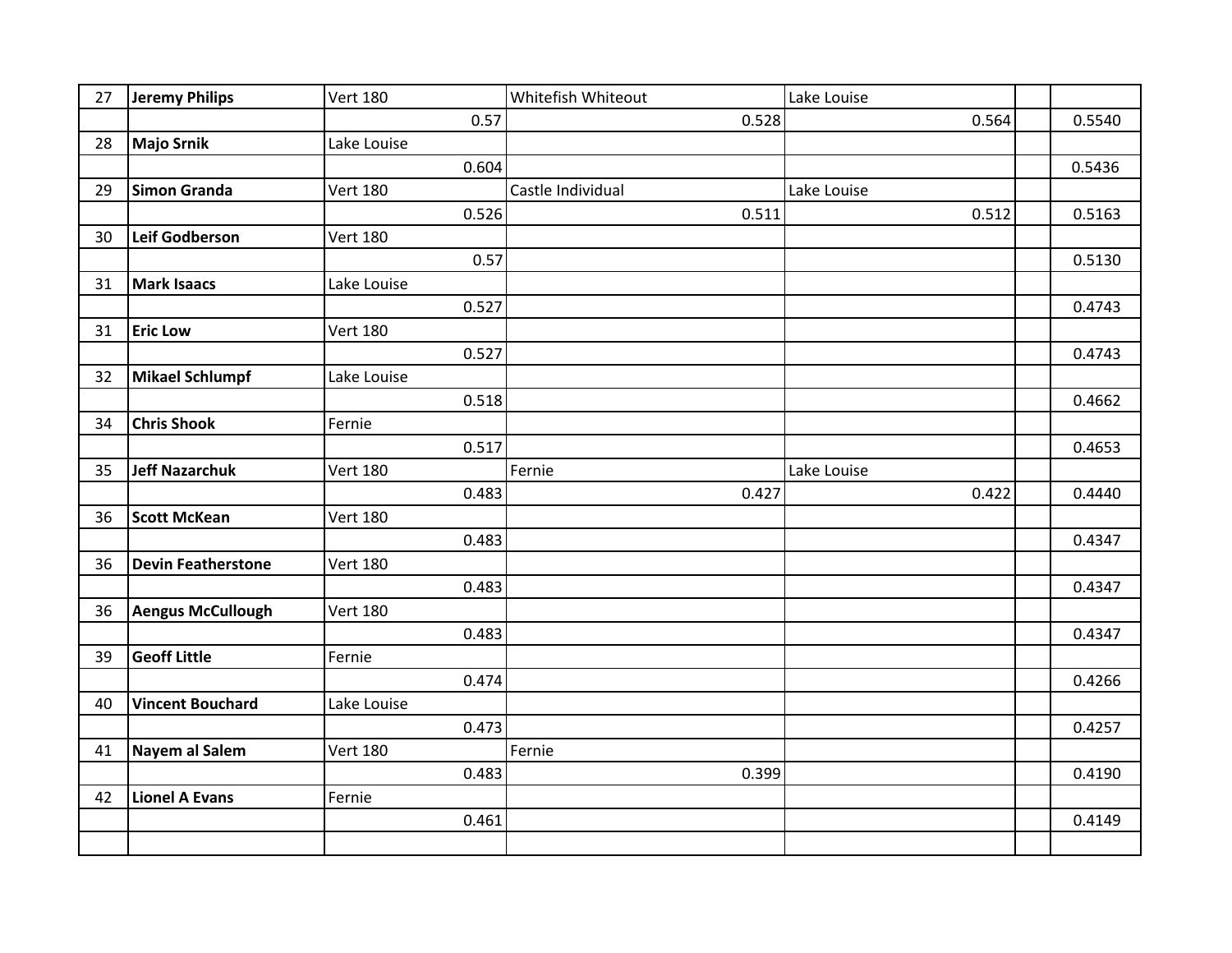| 43 | <b>Jason Lavigne</b>    | <b>Vert 180</b>   | Castle Individual | Fernie |        |
|----|-------------------------|-------------------|-------------------|--------|--------|
|    |                         | 0.527             | 0.356             | 0.357  | 0.4133 |
| 44 | <b>Bob Grier</b>        | Castle Individual |                   |        |        |
|    |                         | 0.459             |                   |        | 0.4131 |
| 45 | lan Curran              | Fernie            |                   |        |        |
|    |                         | 0.442             |                   |        | 0.3978 |
| 46 | <b>Marcus Croft</b>     | <b>Vert 180</b>   |                   |        |        |
|    |                         | 0.439             |                   |        | 0.3951 |
| 46 | <b>Jamie Mcgregor</b>   | <b>Vert 180</b>   |                   |        |        |
|    |                         | 0.439             |                   |        | 0.3951 |
| 46 | <b>Paul Perrault</b>    | <b>Vert 180</b>   |                   |        |        |
|    |                         | 0.439             |                   |        | 0.3951 |
| 49 | <b>Chad Houston</b>     | <b>Vert 180</b>   |                   |        |        |
|    |                         | 0.438             |                   |        | 0.3942 |
| 50 | <b>Braden Kudel</b>     | <b>Vert 180</b>   | Castle Individual |        |        |
|    |                         | 0.439             | 0.39              |        | 0.3938 |
| 51 | <b>Duncan Marsden</b>   | Lake Louise       |                   |        |        |
|    |                         | 0.422             |                   |        | 0.3798 |
| 52 | <b>Tim Vanderloos</b>   | Lake Louise       |                   |        |        |
|    |                         | 0.421             |                   |        | 0.3789 |
| 53 | <b>Alex Reid</b>        | Castle Individual |                   |        |        |
|    |                         | 0.417             |                   |        | 0.3753 |
| 54 | <b>Tim Johnson</b>      | Lake Louise       |                   |        |        |
|    |                         | 0.408             |                   |        | 0.3672 |
| 55 | <b>Gerald Stehouwer</b> | Castle Individual |                   |        |        |
|    |                         | 0.402             |                   |        | 0.3618 |
| 56 | <b>Danny Spaulding</b>  | Castle Individual |                   |        |        |
|    |                         | 0.397             |                   |        | 0.3573 |
| 57 | <b>Tom Amaral</b>       | <b>Vert 180</b>   |                   |        |        |
|    |                         | 0.396             |                   |        | 0.3564 |
| 58 | <b>Steven Kotowich</b>  | <b>Vert 180</b>   |                   |        |        |
|    |                         | 0.395             |                   |        | 0.3555 |
|    |                         |                   |                   |        |        |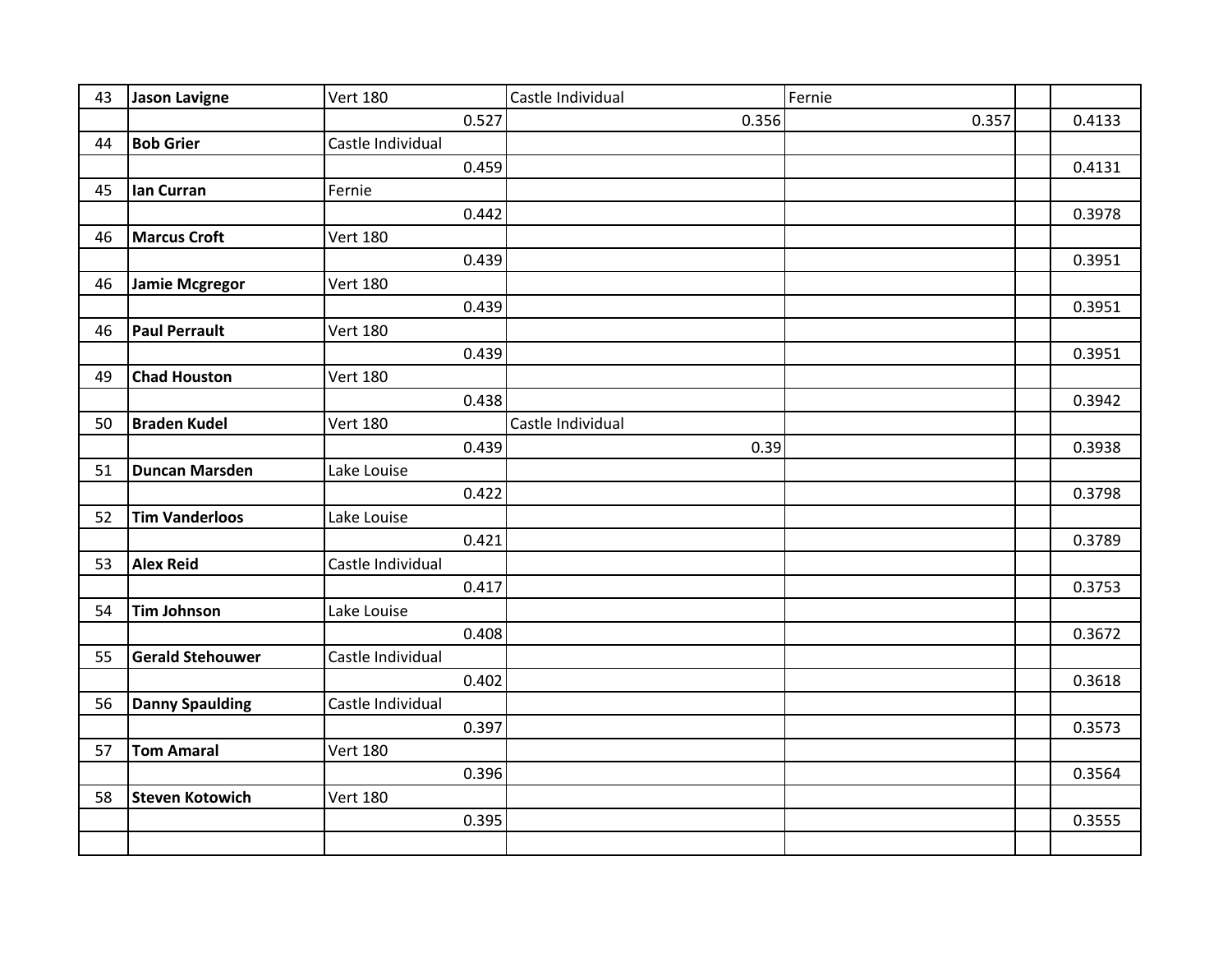| 59 | <b>Graham Jamin</b>   | Fernie          |        |  |        |
|----|-----------------------|-----------------|--------|--|--------|
|    |                       | 0.361           |        |  | 0.3249 |
| 60 | <b>Frank spears</b>   | Lake Louise     |        |  |        |
|    |                       | 0.358           |        |  | 0.3222 |
| 61 | <b>Gerrad Lewin</b>   | <b>Vert 180</b> |        |  |        |
|    |                       | 0.352           |        |  | 0.3168 |
| 62 | <b>Martin Parnell</b> | <b>Vert 180</b> |        |  |        |
|    |                       | 0.351           |        |  | 0.3159 |
| 63 | Colin Johnson         | <b>Vert 180</b> | Fernie |  |        |
|    |                       | 0.307           | 0.352  |  | 0.3130 |

## **Senior Women**

| <b>Rank</b> | <b>Athlete</b>                   | Race 1                   | Race 2            | Race 3                     | <b>Overall</b> |
|-------------|----------------------------------|--------------------------|-------------------|----------------------------|----------------|
|             |                                  |                          |                   |                            |                |
| 1           | <b>Melanie Bernier</b>           | <b>Vert 180</b>          | Castle Individual | Transcavallo Individual WC |                |
|             |                                  | 0.9                      | 0.9               | 0.854                      | 0.8847         |
| 2           | <b>Kylee Ohler</b>               | Castle Individual        | Fernie            | Lake Louise                |                |
|             |                                  | 0.8667                   | 0.8568            | 0.8568                     | 0.8601         |
| 3           | <b>Michelle Katchur Roberts</b>  | <b>Vert 180</b>          | Nelson            | Lake Louise                |                |
|             |                                  | 0.7938                   | 0.7682            | 0.7865                     | 0.7828         |
| 4           | <b>Katarina Kuba</b>             | <b>Alpental Vertfest</b> | Nelson            | Lake Louise                |                |
|             |                                  | 0.7006                   | 0.7175            | 0.6837                     | 0.7006         |
| 5.          | Lori Anne Howard                 | Fernie                   | Nelson            | Lake Louise                |                |
|             |                                  | 0.6452                   | 0.6652            | 0.622                      | 0.6441         |
| 6           | <b>Carline Reid</b>              | Fernie                   | Nelson            | Lake Louise                |                |
|             |                                  | 0.5338                   | 0.6345            | 0.6078                     | 0.5920         |
|             | <b>Claire Christine Kniveton</b> | Nelson                   |                   |                            |                |
|             |                                  | 0.6483                   |                   |                            | 0.5835         |
| 8           | <b>Marg Fedyna</b>               | <b>Vert 180</b>          |                   |                            |                |
|             |                                  | 0.6354                   |                   |                            | 0.5719         |
|             |                                  |                          |                   |                            |                |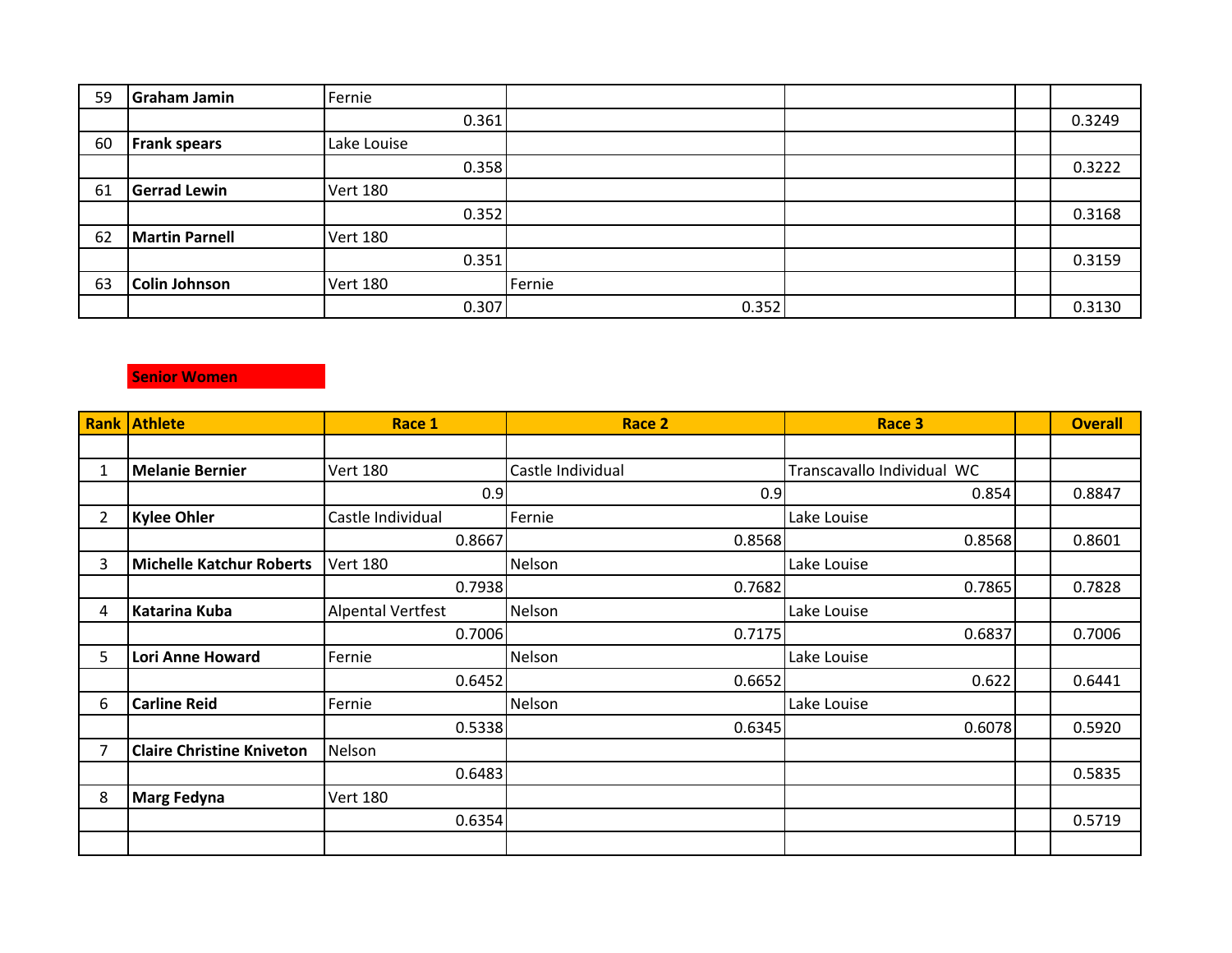| 9  | Ali Schroader               | Nelson          |  |        |
|----|-----------------------------|-----------------|--|--------|
|    |                             | 0.583           |  | 0.5247 |
| 10 | <b>Alison Criscitiello</b>  | <b>Vert 180</b> |  |        |
|    |                             | 0.5292          |  | 0.4763 |
| 11 | <b>Laura Waterer</b>        | Nelson          |  |        |
|    |                             | 0.4908          |  | 0.4417 |
| 12 | <b>Joanne Sequr</b>         | Nelson          |  |        |
|    |                             | 0.4801          |  | 0.4321 |
| 13 | <b>Laura Money</b>          | Lake Louise     |  |        |
|    |                             | 0.443           |  | 0.3987 |
| 14 | <b>Lindsay Ford</b>         | <b>Vert 180</b> |  |        |
|    |                             | 0.4239          |  | 0.3815 |
| 15 | Sasha Bogdanov              | <b>Vert 180</b> |  |        |
|    |                             | 0.423           |  | 0.3807 |
| 16 | <b>Andrea Binder-Leckie</b> | <b>Vert 180</b> |  |        |
|    |                             | 0.3186          |  | 0.2867 |
| 17 | <b>Myndi Quirion</b>        | <b>Vert 180</b> |  |        |
|    |                             | 0.2664          |  | 0.2398 |

## **Junior Men**

|   | <b>Rank Athlete</b>    | Race 1            | Race 2            | Race 3      | <b>Overall</b> |
|---|------------------------|-------------------|-------------------|-------------|----------------|
|   |                        |                   |                   |             |                |
|   | <b>Marcus Zamzow</b>   | <b>Vert 180</b>   | Castle Individual | Fernie      |                |
|   |                        |                   |                   | 0.876       | 0.958667       |
| າ | <b>Tom Stephen</b>     | Fernie            |                   |             |                |
|   |                        |                   |                   |             | 0.9            |
| 3 | <b>Brinton Wolever</b> | Castle Individual | Fernie            | Lake Louise |                |
|   |                        | 0.957             | 0.874             | 0.857       | 0.896          |
| 4 | <b>Riley Wolever</b>   | Castle Individual | Fernie            | Lake Louise |                |
|   |                        | 0.848             | 0.826             | 0.761       | 0.811667       |
| 5 | <b>Marcus Mueller</b>  | <b>Vert 180</b>   |                   |             |                |
|   |                        | 0.337             |                   |             | 0.3033         |